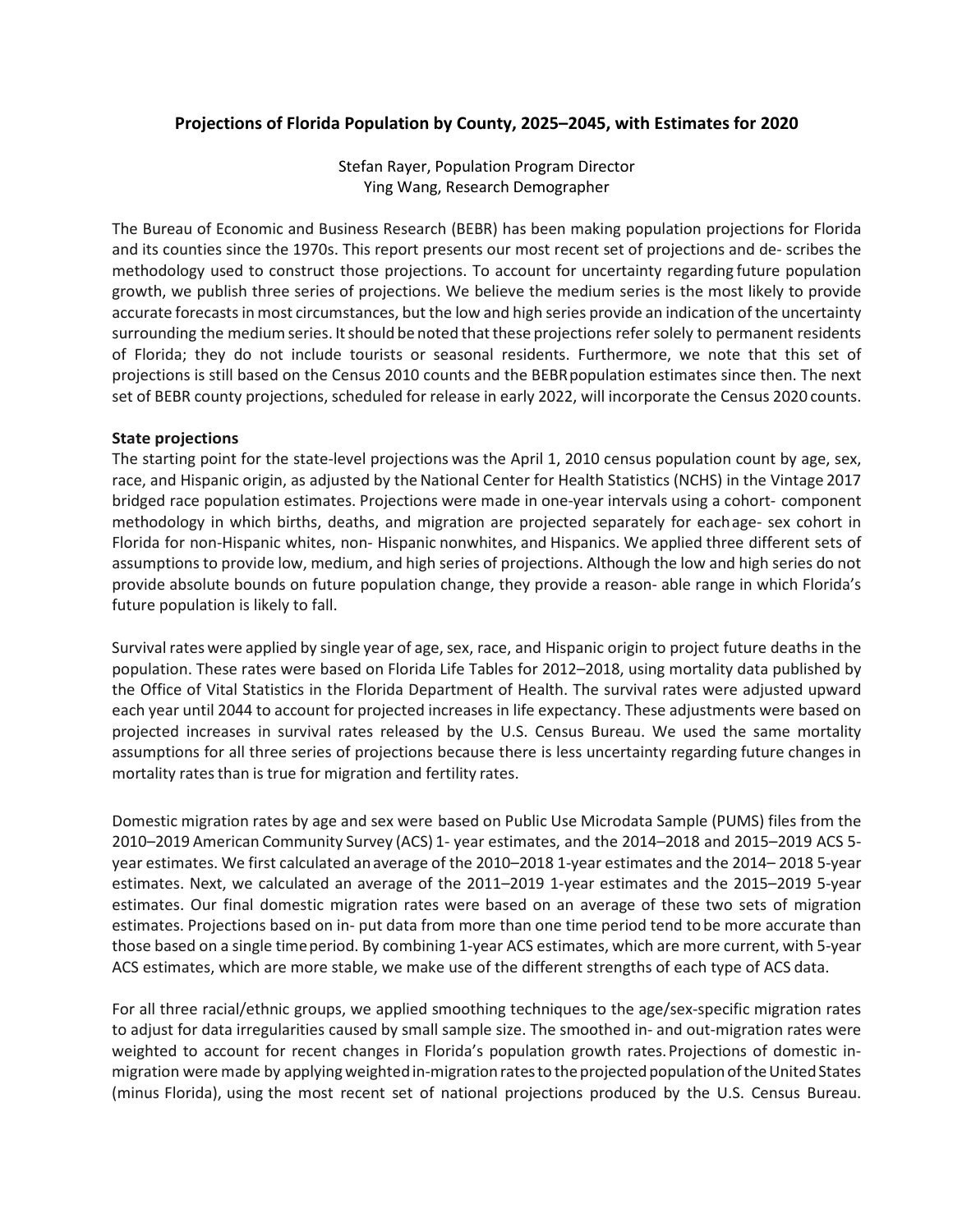Projections ofout-migration were made by applying weighted out-migration rates to the Florida population. In both instances, rates were calculated separately for males and females by race and ethnicity for each age up to 90 andover.

For the medium projection series, in-migration weights for non-Hispanic whites varied from 1.26 to 1.02, and out-migration weights varied from 0.96 to 0.98; for non-Hispanic nonwhites and for Hispanics, in-migration weights varied from 1.23 to 1.02, and out-migration weights varied from 0.99 to 0.98. For the low projection series, the in-migration weights described above were lowered for all three racial/ethnic groups over time – from 7% in 2021 to 11% in 2045; the out-migration weights were raised by the same margins. For the high projection series, the in-migration weights described above were raised for all three racial/ethnic groups over time – from 7% in 2021 to 11% in 2045; the out-migration weights were lowered by the same margins.

The distribution of foreign immigrants for the three racial/ethnic groups by age and sex was also based on averages of the patterns observed over the same time periods using the same ACS data sets as for domestic migration. Again, we smoothed the estimates to account for irregularities in the age/sex distribution of immigrants. For the medium projection series, we held foreign immigration at an average of the observed levels, with some short-term adjustments based on recent trends. In addition, we made minor adjustments to the racial/ethnic distribution of those migrants based on recent trends. For the low series, foreign immigration was projected to de- crease by 1,250 per year from the average of the observed levels; for the high series, foreign immigration was projected to increase by 1,000 per year. Foreign emigration was assumed to equal 25% of foreignimmigration for each series of projections.

Projections were made in one-year intervals, with each projection serving as the base for the following projection. Projected in-migration for each one-year intervalwas added to the survived Florida population at the end of the interval and projected out-migration was subtracted, giving a projection of the population age one and older.

Births were projected by applying age-specific birth rates (adjusted for child mortality) to the projected female population of each racial/ethnic group. These birth rates were based on Florida birth data for 2012– 2018 published by the Office of Vital Statistics in the Florida Department of Health. They imply a total fertility rate (TFR) of 1.64 births per woman for non-Hispanic whites, 1.91 births per woman for non- Hispanic nonwhites, 1.78 births per woman for His- panics, and 1.75 births per woman for total population. These rates were adjusted in the short-term projections to make them consistent with recent fertility trends. We also raised them long-term, though to a lesser extent than in previous years. We still expect fertility rates to increase, but more slowly and to a lower level than previously projected. We made this downward adjustment because recorded resident births in Florida, after having increased each year from 2012 through 2016, have trended down- ward again over the past four years (the birth data for 2020 are still provisional). By 2030, the adjusted rates imply a total fertility rate of 1.68 births per woman for non-Hispanic whites, 1.97 births per woman for non-Hispanic nonwhites, 1.84 births per woman for Hispanics, and 1.80 births per womanfor total population.

As a final step, projections for non-Hispanic whites, non-Hispanic nonwhites, and Hispanics were added together to provide projections of the total population. The medium projections of total population for 2021– 2025 were adjusted to be consistent with the state population forecasts for those years produced by the State of Florida's Demographic Estimating Conference (DEC) held March 3, 2021. None of the projections after 2025 had any further adjustments. In this publication, we provide projections for 2025, 2030, 2035, 2040, and 2045. State projections for other years are available by request.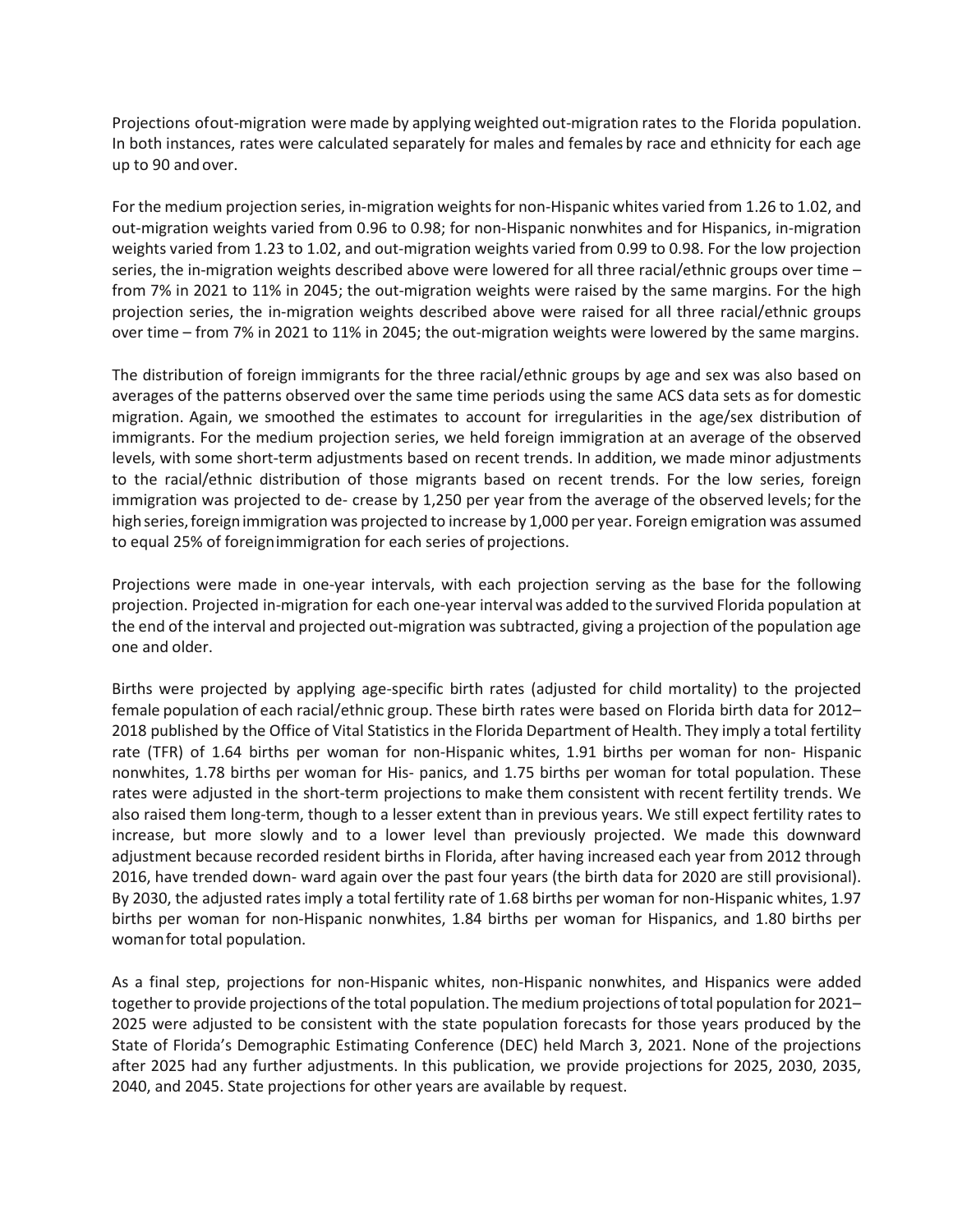### **County projections**

The cohort-component method is a good way to make population projections at the state level but is not necessarily the best way to make projections at the county level. Many counties in Florida are so small that the number of persons in each age-sex category is inadequate for making reliable cohort-component projections, given the lack of detailed small- area data. Even more important, county growth pat- terns are so volatile that a single technique based on data from a single time period may provide misleading results. We believe more useful projections of total population can be made by using several different techniques and historical base periods.

For counties, we started with the population estimate constructed by BEBR for April 1, 2020. We made projectionsfor each county using five different techniques in five-year increments. The five techniques were:

- 1. Linear the population will change by the same number of persons in each future year as the average annual change during the base period.
- 2. Exponential the population will change at the same percentage rate in each future year as the average annual rate during the base period.
- 3. Share-of-growth each county's share of state population growth in the future will be the same as its share during the base period.
- 4. Shift-share each county's share of the state population will change by the same annual amount in the future asthe average annual change during the base period.
- 5. Constant-share each county's share of the state population will remain constant at its 2020 level.

For the linear and share-of-growth techniques we used base periods of two, ten, and twenty years (2018– 2020, 2010–2020, and 2000–2020), yielding three sets of projections for each technique. For the exponential and shift-share techniques we used base periods of five and fifteen years (2015–2020 and 2005–2020), yielding two sets of projections for each technique. The constant-share method was based on data for a single year (2020).

This methodology produced eleven projections for each county for each projection year (2025, 2030, 2035, 2040, and 2045). From these, we calculated five averages: one using all eleven projections (AVE- 11),onethat excluded the highest and lowest projections (AVE-9), one that excluded the two highest and two lowest projections (AVE-7), one that excluded the three highest and three lowest projections(AVE- 5), and one that excluded the four highest and four lowest projections (AVE-3). Based on the results of previous research, we designated the average that excluded the three highest and three lowest projections (AVE-5) as the default technique for each county. We evaluated the resulting projections by comparing them with historical population trends and with the level of population growth projected for the state as a whole. For counties in which AVE-5 did not provide reasonable projections, we selected the technique producing projections that fit most closely with our evaluation criteria.

For 52 counties we selected AVE-5, the average in which the three highest and three lowest projections were excluded. In the remaining 15 counties, we selected projections made from an individual technique or calculated a custom average (e.g., an average of two or more of the individual techniques, or an average of one or more of the individual techniques and one of the above described averages). These include Bay, Calhoun, Franklin, Gadsden, Gulf, Hardee, Holmes, Jackson, Jefferson, Liberty, Madison, Monroe, Pinellas, Sumter, and Union counties.